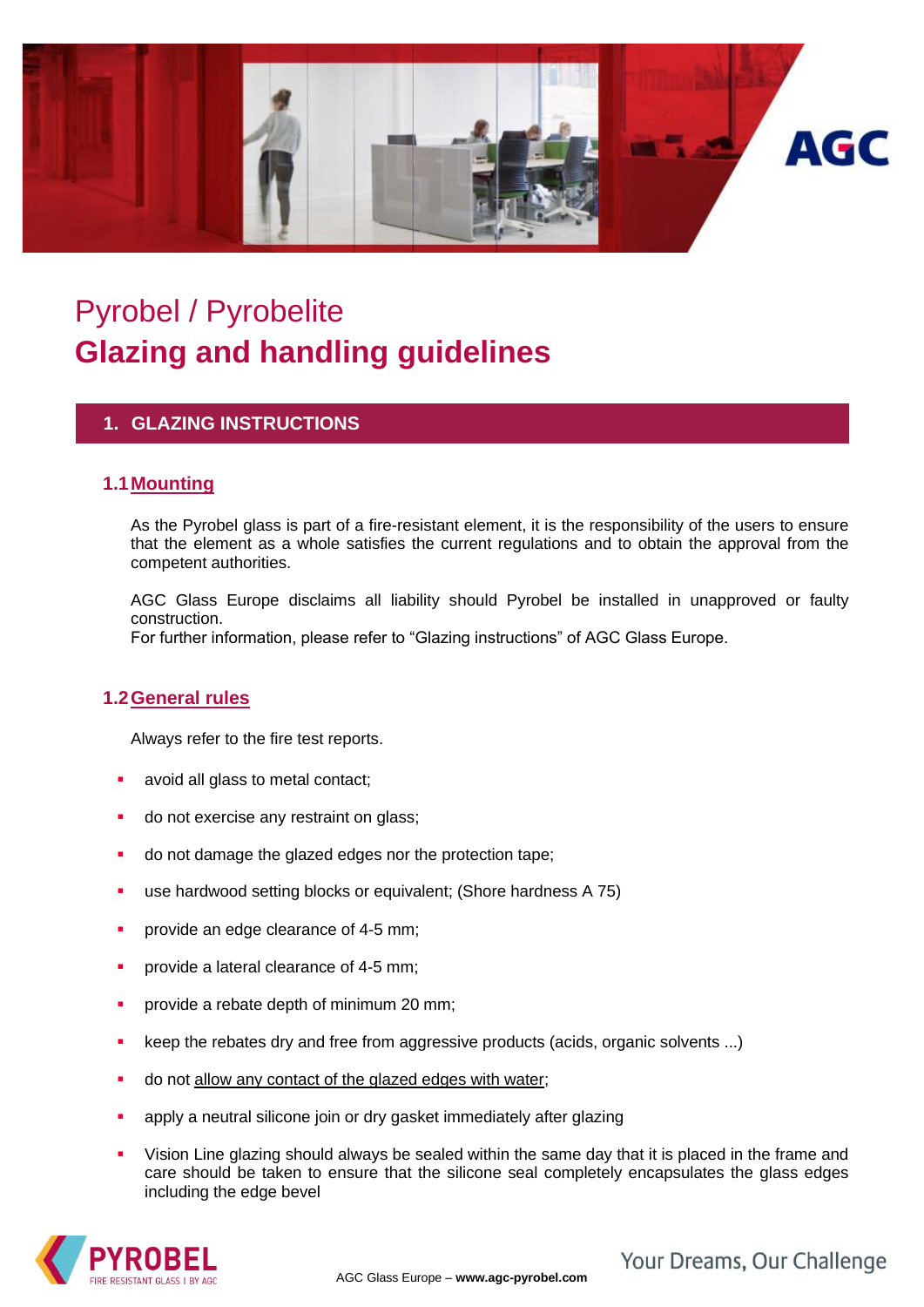## **1.3Outside glazing**

In addition to general rules for inside glazing:

- Use an external grade structure with a UV filter, correctly orientated.
- **■** Use a drained and ventilated frame.



■ Do not install Pyrobel in a location where the glass temperature might exceed 50°C.